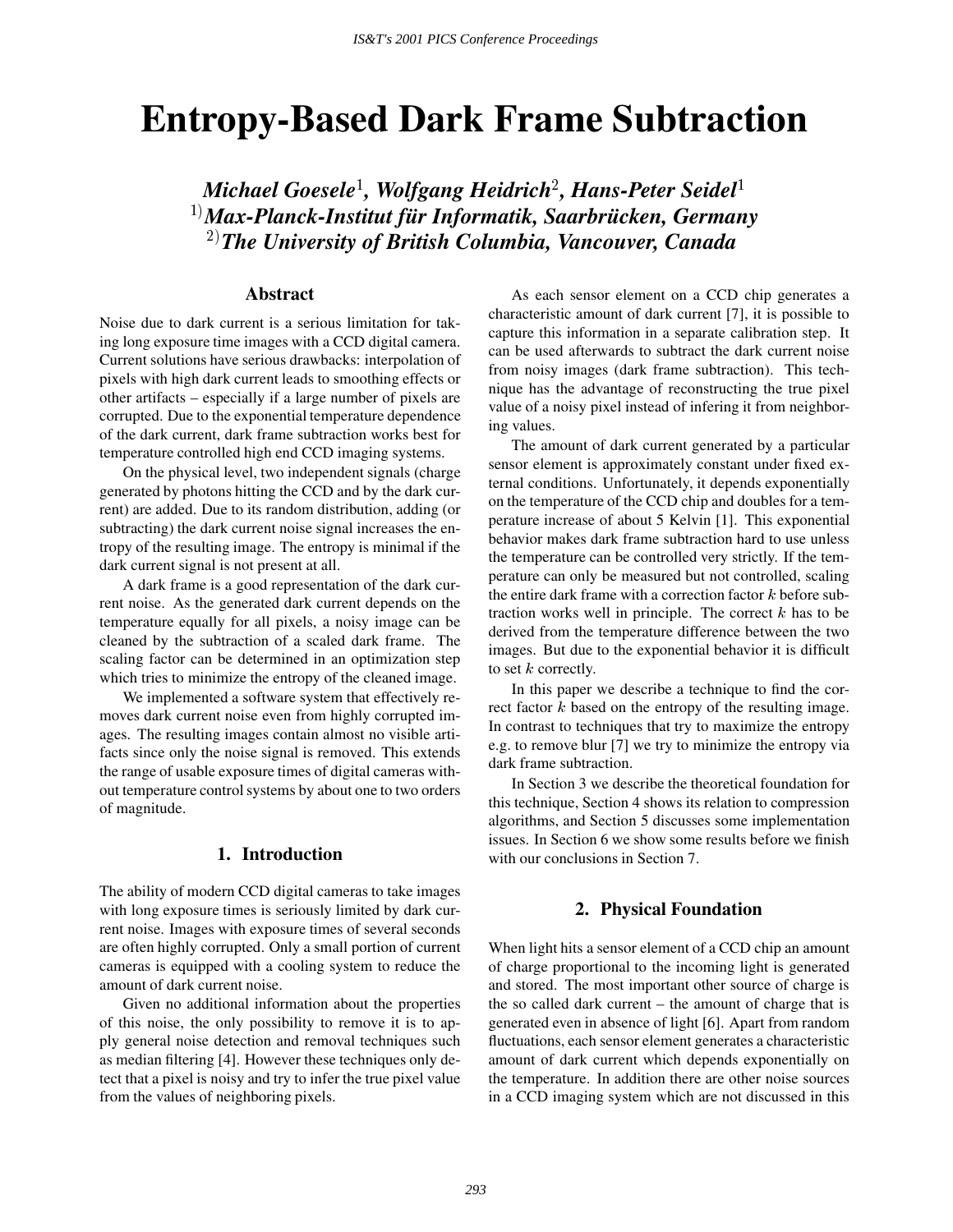paper [6].

z za zapisani konzulstva u predstavanje predstavanje predstavanje predstavanje predstavanje predstavanje preds

For the sensors on a CCD chip we use the following model that was derived from our experiments: for a sensor element j the total amount of charge  $Q_j$  collected during an exposure with exposure time  $T$  can be written as

$$
Q_j = Q_{light,j} + kQ_{noise,j} + Q_{other,j}
$$
 (1)

$$
= \int_{T} I_{light,j}(t) dt + \int_{T} k I_{noise,j} dt + Q_{other,j} (2)
$$

$$
= \int_{T} I_{light,j}(t) dt + kT I_{noise,j} + Q_{other,j}
$$
 (3)

with a single temperature-dependent constant  $k$  for all sensor elements. This corresponds to a physical model of a sensor element where all charge is generated by current sources and the current does not depend on the amount of charge already stored in the sensor element. The dark current  $I_{noise,j}$  is therefore assumed to be constant over time. Furthermore we assume that  $Q_{other, j}$  is either much smaller than  $kQ_{noise,j}$  or compensated by other techniques and can therefore be neglected.

The constant  $Q_{noise,j}$  scaled by an unknown temperature constant  $k_u$  can then be determined for a given exposure time  $T$  by taking an image with no light hitting the sensor. The accuracy can be improved by averaging several images which were taken under the same conditions to remove random fluctuations. Such an image containing only the dark current noise is called a *noise image*, an image of a scene that also contains dark current noise is called a *target image*. A *cleaned image* is a target image for which some dark frame subtraction has been performed.

As the amount of charge due to dark current depends on two variables – the exposure time and the temperature – a database of noise images containing the appropriate image for each combination of exposure time and temperature would be very large and impractical even if the temperature could be controlled or measured exactly. The goal of our algorithm is therefore to use a single noise image generated under roughly the same conditions as the target image and than to find a suitable  $k$  that removes the contribution of  $Q_{noise,j}$  as accurately as possible.

#### **2.1. Analog-Digital Conversion**

When an image is taken the amount of charge collected on each sensor element is converted into a digital value leading to an image P with pixel values  $P_j$ . In the following we assume that the pixel values  $P_j$  are proportional to the amount of charge  $Q_j$  collected during the exposure. Depending on the properties of the actual camera system used this may require additional processing steps e.g. to correct for the internal gamma factor setting of the camera.

# **3. Entropy**

According to Shannon's information theory [8], the entropy  $H$  of some data taken from an alphabet with  $n$  characters with probabilities  $p_0, \ldots, p_{n-1}$  can be expressed as

$$
H = -\sum_{i=0}^{n-1} p_i \log p_i.
$$
 (4)

The entropy is a measure for the information content of the data. It becomes maximal if all symbols occur with the same probability. It is minimal if only one symbol occurs in the data.

A digital image  $P$  is a (two-dimensional) array of pixel values  $P_i$ . The set of possible pixel values (or alternatively the set of values with a probability larger than zero, i.e. the set of all values that occur at least once in the image) forms an alphabet which can be used to compute the entropy of the image as described above.

The entropy of an image is not an ideal measure for its information content. It depends only on the probability of the elements of the alphabet and totally disregards the spatial distribution of the pixel values in the corresponding image. Therefore the image of a gray ramp can have the same entropy as random noise as long as the values have the same probability distribution. Furthermore the entropy is only a meaningful measure for the information content of a real image if the number of used elements of the alphabet is much smaller than the number of pixels. As images are usually digitized and stored with a very limited precision (e.g. 8 or 12 bits per value) this is normally true. In spite of these facts we use the entropy because it helps to understand the principle of our technique and only leads to problems for special cases. In Section 4 we describe other implementations that use different measures for the information content of an image.

#### **3.1. Image Properties**

The entropy of an image depends heavily on its contents. A noiseless or almost noiseless image (e.g. an image captured with a digital camera at a short exposure time) has – except for some special cases – a rather low entropy. In contrast to that the entropy of a noise image is very high due to the random properties of the dark current noise.

For the same reason a CCD image with long exposure time containing a considerable amount of noise has a much higher entropy than the same image after dark frame subtraction with a correct factor  $k$ . Furthermore, the entropy increases again if the fixed pattern noise is overcompensated  $(k$  is too large). This leads to the addition of a "negative dark current noise" which has the same random properties and is therefore again a high entropy signal.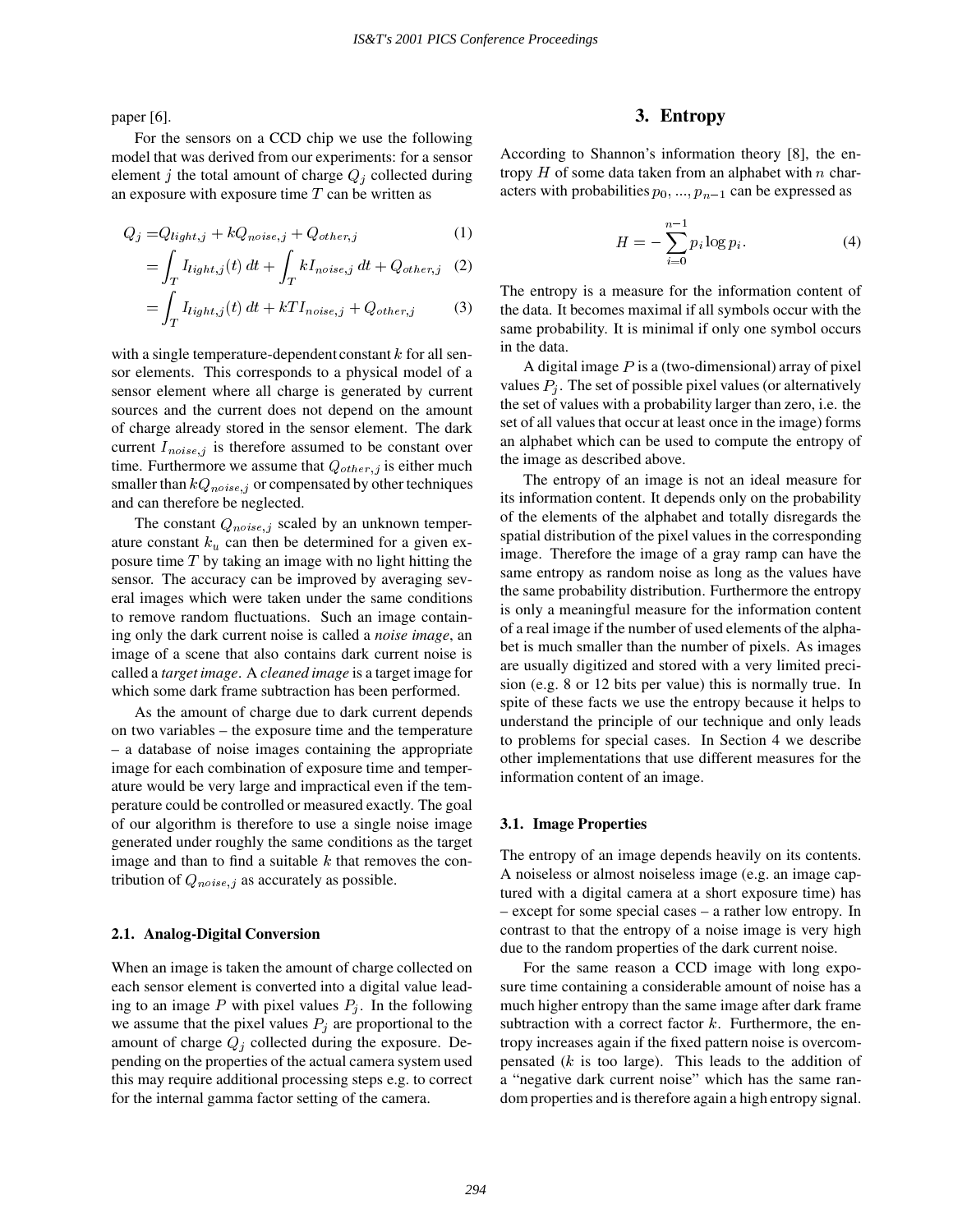

*pressed file size in bits as a function of*  $k$  *with*  $k \in [0, 1]$  *using Huffman encoding. The values were clamped to 0 for the lower curve. Negative values were allowed for the upper curve. The optimum is located at*  $k = 0.46$ *.* 

Dark frame subtraction with an optimal correction factor  $k$ therefore minimizes the entropy of the corrected image.

#### **3.2. Optimization**

This property can be used in an optimization step to find a good correction factor  $k$ : given a target image  $P$  with dark current noise and a noise image  $P_{noise}$ , a series of images  $P_k$  is computed where the value of a pixel j is given as

$$
P_{k,j} = P_j - k P_{noise,j}.
$$
 (5)

For each image, the entropy  $H_k$  is computed as a quality measure. The correction factor  $k$ , that minimizes the entropy of the corrected image, is selected as the optimal solution. Pixels for which clipping occurred due to saturated sensor elements during analog-digital conversion must be excluded from the entropy computation.

The optimization can return a wrong result if negative values, which can occur due to overcompensation or random noise, are not included as well. Figure 1 shows the result of two optimization runs where negative values were once clipped and once allowed. The same optimal correction factor  $k = 0.46$  was nevertheless found in both cases. The size of the Huffman encoding of the images was used as quality measure, which is described in Section 4.

#### **3.3. Practical Considerations**

Due to the limited precision of image data, it is not recommended to use an arbitrary correction factor. Instead, an additional noise image should be acquired under conditions that match those of the target image more closely if  $k$  is too small or too large.

The entropy of a cleaned CCD image depends on other factors as well – especially on the characteristics of the analog-digital conversion. In some cases, the actual precision (bits per pixel value) of the conversion process may be lower than the requested resolution of the image data format. The optimization process then introduces new pixel values. This extension of the alphabet may lead to a drastical increase of the entropy. In this case, the image values  $P_{k,j}$  should be rounded to the same precision as the original data.

Depending on the amount of noise in an image it is often sufficient to use only a small region of the image for the computation of  $k$  which can reduce the cost of this approach significantly.

## **4. Compression Algorithms**

The ability of a compression algorithm to compress data is closely related with the information content of the data. The Huffman compression algorithm [5], which is directly based on the entropy of the data, assigns short code words to values with high probability and long code words to values with low probability. The compressed data has therefore a very high entropy. So instead of computing the entropy, it is possible to use the size of the Huffman compressed images as a quality measure. It is minimal for an optimal  $k$ .

The compression efficiency of other generic compression algorithms like gzip [3] generally also depends on the information content of the compressed data, which makes them also suitable for this technique. Details depend on the specific algorithm. One advantage of some of these algorithms is that they consider not only the probability of single values but also that of repeating patterns or constant data regions.

#### **4.1. Image Compression Algorithms**

This is especially true for image compression algorithms which expoit the two-dimensional nature of the images. Some of them even take into account specific properties of natural images such as constant regions. They are often implemented in specific file formats.

Figure 2 shows the resulting file sizes for an example image. The curves of the gzip-compressed raw data and the lossless image compression techniques show an identical behavior and lead to the same correction factor as the entropy based Huffman code (see Figure 1).

The two examples of lossy JPEG compressions show also a significant change in the behaviour of the curves for an optimal  $k$ , which is more noticeable for the one with high quality setting. Although the file size is not minimal for an optimal  $k$ , it is marked by a change of the gradi-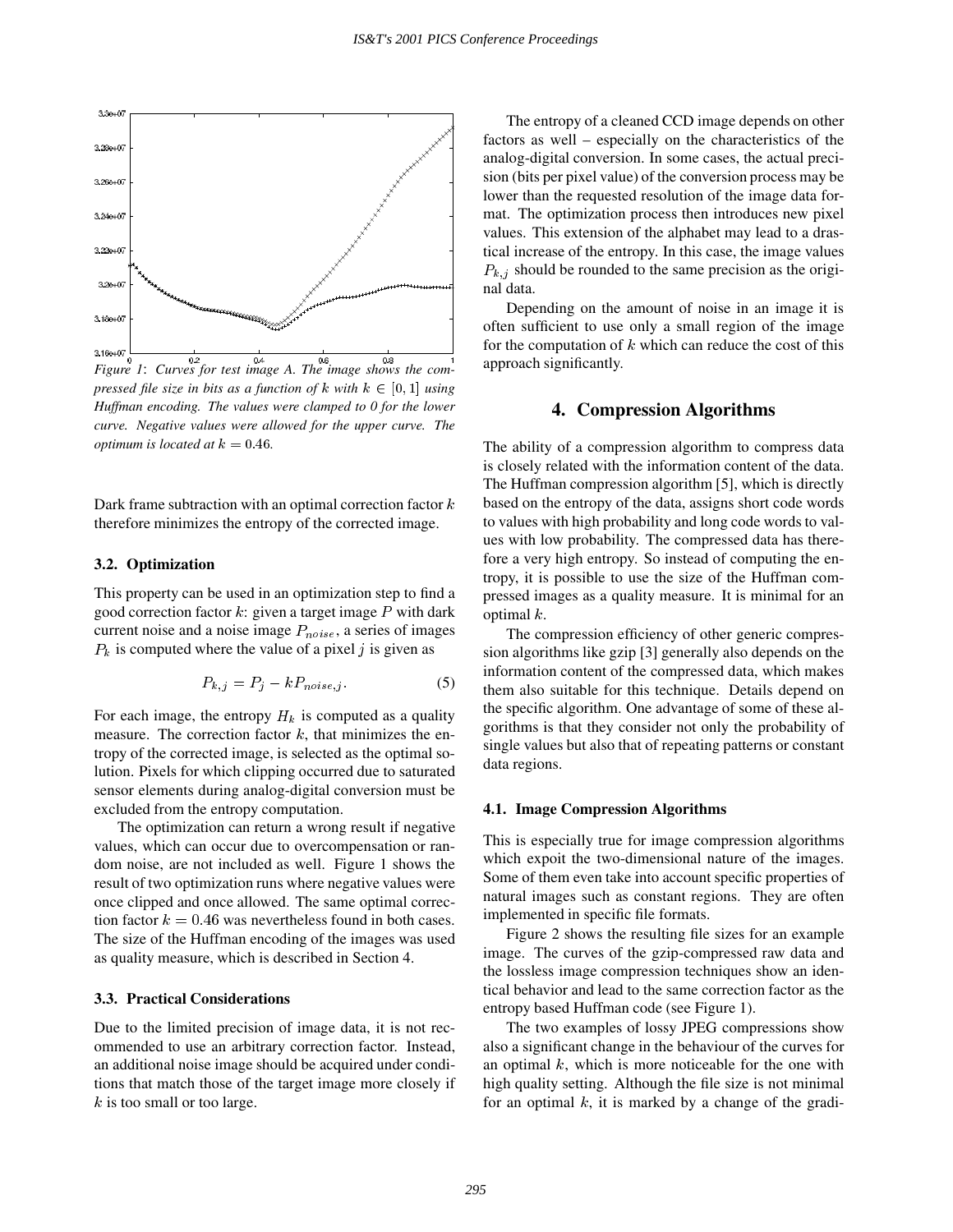

0 0.5 1 1.5 2 *Figure 2*: *Curves for test image A. The image shows the compressed file size in byte for a series of*  $k$  *with*  $k \in [0, 2]$  *and for several compression methods (left border top to bottom: RAW image with gzip, JPEG quality 100%, TIFF with LZW compression, PNG with quality 100%, JPEG quality 75%). The optimum is located at*  $k = 0.46$ .

ent. Using the size of a JPEG compressed image as quality measure is especially interesting as many cameras support JPEG compression in hardware.

# **5. Implementation Issues**

In theory our technique requires only a single noise image. Due to the limited precision of real image data, other noise sources, and nonlinearities, a small number of additional noise images should be used to arrive at a reasonable <sup>k</sup>.

In some of our test cases with different exposure times of the target image and the dark image, the minimum criteria was not sufficient to select an optimal  $k$ . However, other characteristics of the curve (e.g. a change in the gradient as in the JPEG examples in Figure 2) can be used to determine the optimal  $k$ . Alternatively, a target image can always be corrected using a noise image with the same exposure time.

The dark current properties of a CCD chip change only slowly over time, allowing the use of a single set of noise images for the calibration during an extended period of time.

High resolution CCD cameras often require a host computer to generate the final images. Our dark frame subtraction technique can be easily implemented on the host computer. Alternatively the noise images can be stored on the camera itself. The camera's signal processing hardware can be used for histogram calculation (to compute the probability of the values in the image) or for image compression.

#### **5.1. Additional Image Processing**

Once an optimal  $k$  is found a corrected version of the original image can be computed. Here again, pixels that were overexposed in the original image or in the noise image have to be treated separately. If the goal is to get a faithful representation (i.e. for scientific purposes) they can be marked as invalid. Otherwise linear interpolation or another technique can be used to reconstruct the missing values.

## **6. Results**

We applied this technique to various images with different exposure times of up to 25 s. The images were taken with a single chip 6 million pixel professional digital camera (Kodak DCS 560). The original sensor values were reconstructed for each pixel. The optimal correction factor <sup>k</sup> was robustly found using the quality measures described above and even highly corrupted images could be cleaned.

Figure 3 shows an example of the cleaning process. Note that although the test image and the noise image were taken with the same exposure time the optimal correction factor is  $k = 0.65$  and not 1.0.

Some noise pixels were usually left untouched by our technique. They seem to be due to other noise sources or random processes beyond our control. For visually pleasing images these pixels can be treated manually or with the use of generic noise removal techniques.

Some of our implementations consumed a considerable amount of resources as a huge amount of data was produced and analyzed. Currently the computation time for an optimization consisting of 200 steps for a 6 million pixel image on an SGI Octane is 88 s if we use the Huffman code length as quality measure. Smaller image regions lead to a linear speedup. In an ideal case where the exposure times of the target and the noise image were identical we could find the optimal correction factor using only 2000 pixels.

## **7. Conclusion and Future Work**

Dark frame subtraction is an effective technique to reduce dark current noise if the dark frame is scaled appropriately. Using entropy based techniques the scale can be robustly determined without additional knowledge about the conditions during the exposure. The true pixel values can be reconstructed even for highly corrupted images without introducing smoothing artifacts.

We developped this approach to extend the usable range of exposure times of our camera, which we use a measurement tool e.g. to deterimne the surface characteristics of different test objects. As there is still a tradeoff between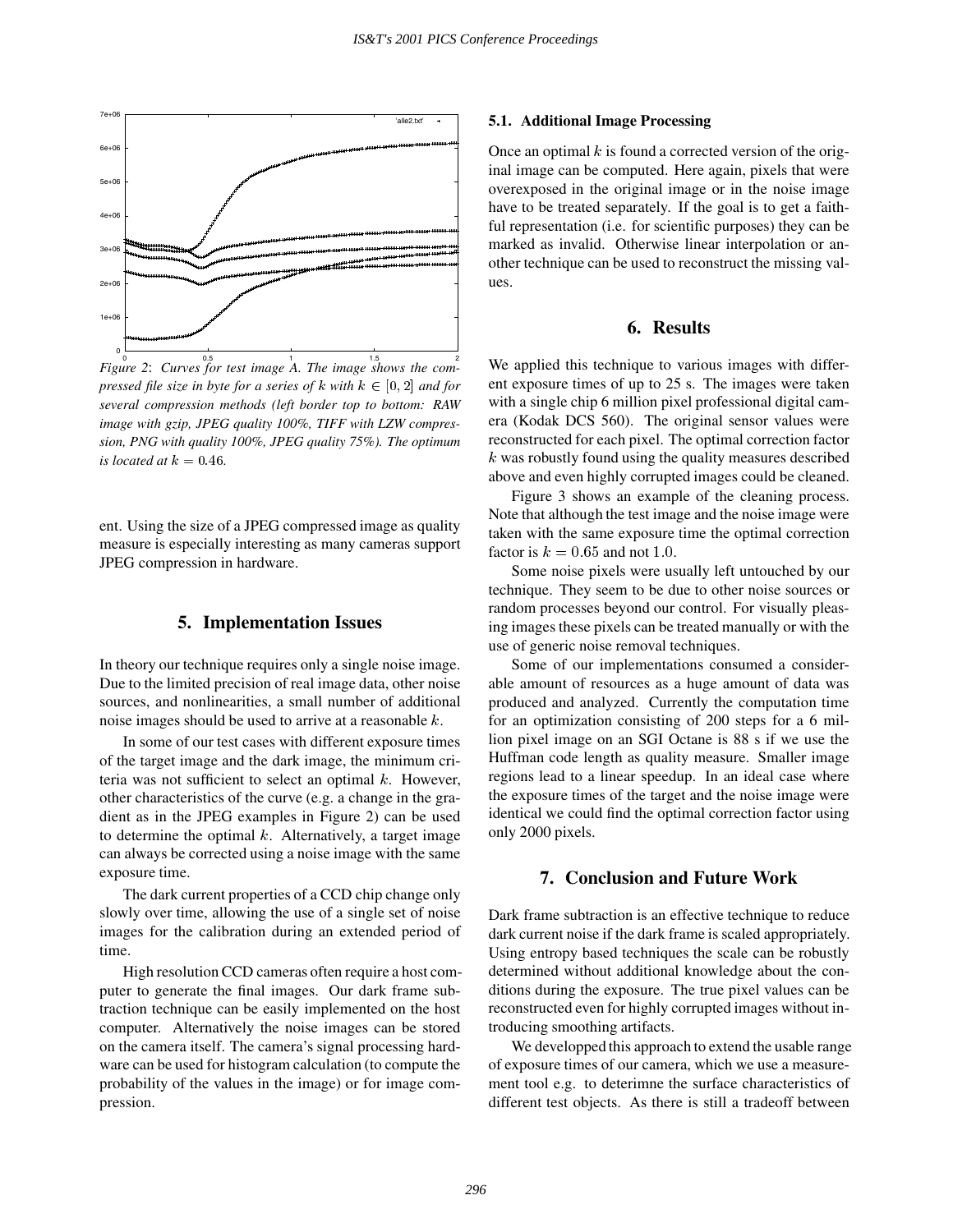very accurate results and computation cost if a large number of images is processed, we hope to further improve the efficiency. Other measures for the information content could allow the use of the simple minimum entropy criteria even for very different exposure times. Finally, it could be interesting to incorporate this noise removal technique directly into a camera.

For this technique a patent application has been filed.

## **8. Acknowledgments**

We would like to thank Thomas Neumann and Jan Uschok for their help in acquiring images for this project. Thanks to Hartmut Schirmacher, Philipp Slusallek, and Philippe Bekaert for proofreading and many helpful suggestions.

## **9. References**

- [1] Richard L. Baer. CCD Requirements for Digital Photography. In *Proceedings of IS&T's PICS Conference*, pages 26–30, March 2000.
- [2] Ed Chang, Shiufun Cheung, and Davis Pan. Color Filter Array Recovery Using a Threshold-based Variable Number of Gradients. In *SPIE Proceedings Volume 3650. Sensors, Cameras, and Applications for Digital Photography* , pages 36–43, 1999.
- [3] P. Deutsch. Gzip file format specification version 4.3. RFC 1952, May 1996.
- [4] T. Huang, G. Yang, and G. Tang. A fast twodimensional median filtering algorithm. *IEEE Transactions on Acoustics, Speech, and Signal Processing*, 27(1):13–18, February 1979.
- [5] David A. Huffman. A method for the construction of minimum-redundancy codes. *Proceedings of the IRE*, 40(9):1098–1101, September 1952.
- [6] Arch C. Luther. *Video camera technology*. The Artech House audiovisual library. Artech House Publishers, 1998.
- [7] John C. Russ. *The image processing handbook*. CRC Press, 3. ed. edition, 1999.
- [8] C. E. Shannon. A mathematical theory of communication. *Bell System Tech. J.*, 27:379–423, 623–656, 1948.

# **10. Biographies**

Michael Goesele studied computer science at the University of Ulm, Germany, and at the University of North Carolina at Chapel Hill, USA. He received his Master in computer science from the University of Ulm in 1999 and is now working as a PhD student in the computer graphics group of the Max-Planck-Institut für Informatik in Saarbrücken, Germany. His interests include color science, acquisition techniques for computer graphics, and image based rendering.

Wolfgang Heidrich is an Assistant Professor at the University of British Columbia, Canada. Previously he was a Research Associate at the computer graphics group of the Max-Planck-Institut für Informatik in Saarbrücken, Germany, where he chaired the activities on image-based and hardware-accelerated rendering. He received a PhD in computer science from the University of Erlangen, Germany, in 1999, a Master in mathematics from the University of Waterloo, Canada, in 1996, and a Diploma in computer science from the University of Erlangen, Germany, in 1995. His research interests include hardware-accelerated and image-based rendering, global illumination, and interactive computer graphics.

Hans-Peter Seidel is the scientific director and chair of the computer graphics group at the Max-Planck-Institut für Informatik and a professor of computer science at the University of Saarbrücken, Germany. He is an adjunct professor of computer science at the University of Erlangen, Germany, and at the University of Waterloo, Canada. Seidel's research interests include computer graphics, geometric modeling, high-quality rendering, and 3D image analysis and synthesis. He has published some 150 technical papers in the field and has lectured widely on these topics.